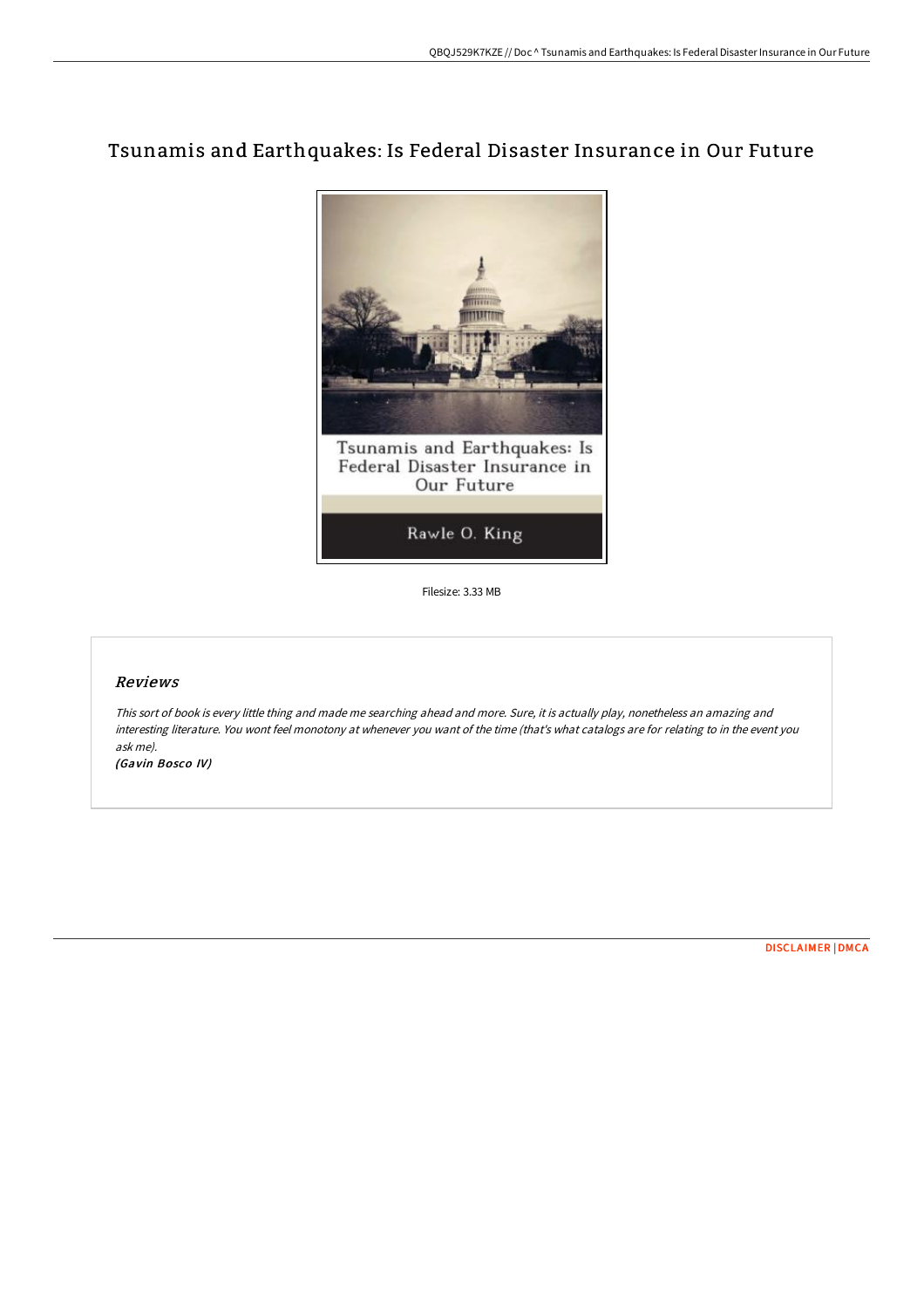## TSUNAMIS AND EARTHQUAKES: IS FEDERAL DISASTER INSURANCE IN OUR FUTURE



**DOWNLOAD PDF** 

Bibliogov, United States, 2013. Paperback. Book Condition: New. 246 x 189 mm. Language: English . Brand New Book \*\*\*\*\* Print on Demand \*\*\*\*\*.Summary Recent earthquakes and tsunamis in 2004 and 2006 have led some Members of Congress to question whether the federal government should be involved in providing disaster insurance against mega-catastrophes. On October 15, 2006, a magnitude 6.7 earthquake struck the Hawaiian Island of Oahu, causing widespread disruption in electrical power and communications, landslides, sinkholes, and damaged buildings and roads. There were no fatalities. According to the U.S. Geological Survey (USGS), this recent earthquake was the strongest to strike Hawaii since another magnitude 6.7 struck in 1983. Aftershocks were still being felt as late as March 2005 following the December 26, 2004, earthquake that struck six miles below the surface of the Indian Ocean on the northern tip of the Indonesian island of Sumatra. The 2004 earthquake spawned a massive tsunami that smashed the coastlines of 12 countries in South Asia and East Africa, resulting in over 280,000 people dead or missing and significant economic and non-economic damages. Insured losses were relatively low compared to the tens of billions of dollars of economic and non-economic losses because few residential and commercial buildings were insured. Although tsunamis pose some risk to coastal communities around the world, they occur infrequently in the United States. The communities at risk are along the U.S. West Coast, Alaska, and the Pacific Region (Hawaii, America Samoa, Guam, the Republic of Palau, the Federated States of Micronesia, and the Republic of Marshall Islands). In contrast, most Americans live in areas considered seismically active - although the degree of earthquake risk varies greatly - and the areas with the potential for the most seismic activities are the Pacific coast, the Mississippi valley around New Madrid in Missouri,...

B Read Tsunamis and [Earthquakes:](http://bookera.tech/tsunamis-and-earthquakes-is-federal-disaster-ins.html) Is Federal Disaster Insurance in Our Future Online E Download PDF Tsunamis and [Earthquakes:](http://bookera.tech/tsunamis-and-earthquakes-is-federal-disaster-ins.html) Is Federal Disaster Insurance in Our Future